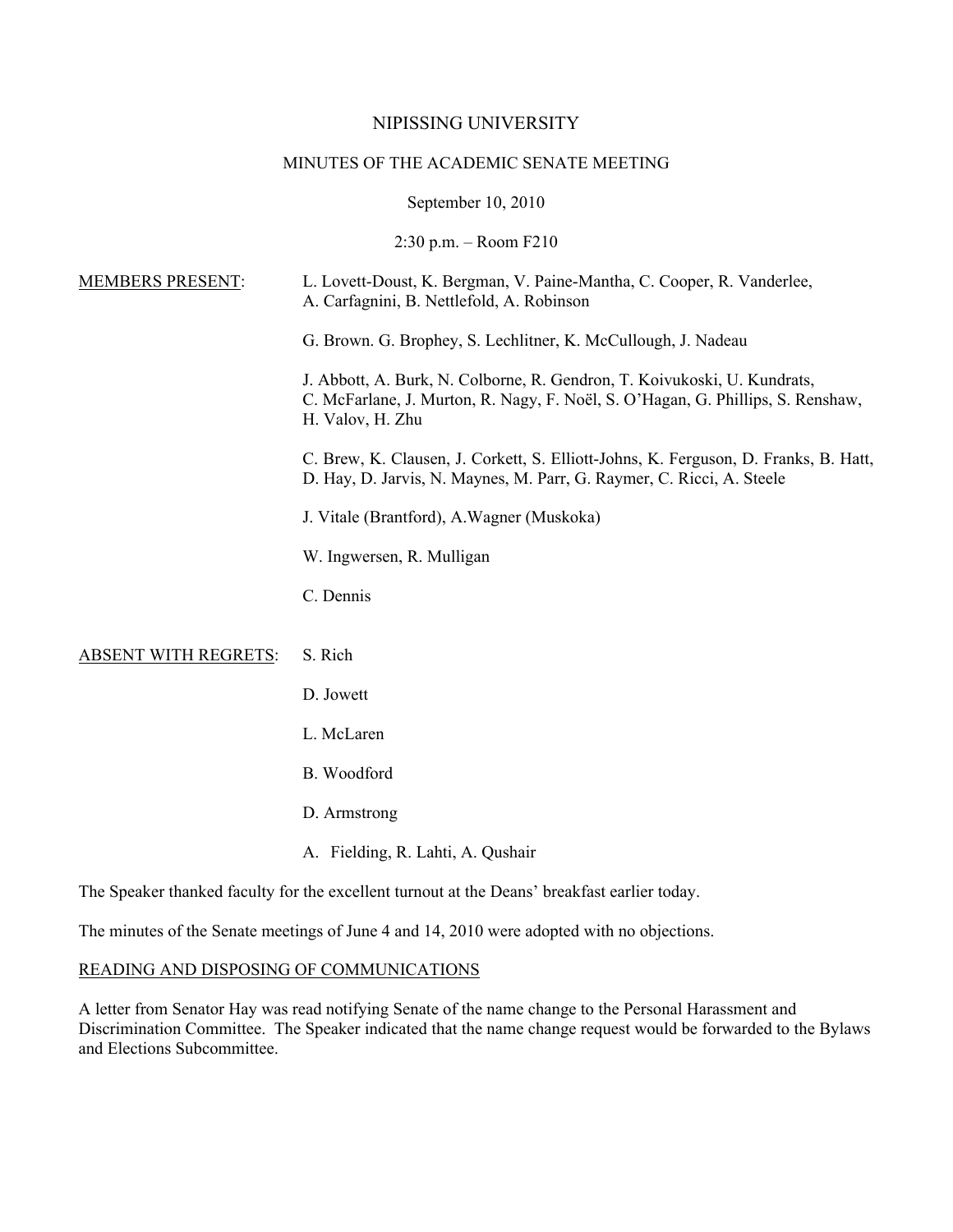# REPORTS of STANDING COMMITTEES and FACULTY or UNIVERSITY COUNCILS

# **Senate Executive Committee**

#### July 7, 2010 Report

MOTION 1: Moved by L. Lovett-Doust, seconded by C. McFarlane that the Report of the Senate Executive Committee dated July 7, 2010 be received. CARRIED

### September 2, 2010 Report

#### MOTION 2: Moved by L. Lovett-Doust, seconded by G. Phillips that the Report of the Senate Executive Committee dated September 2, 2010 be received. CARRIED

- MOTION 3: Moved by L. Lovett-Doust, seconded by C. McFarlane that Senate adopt the Nipissing University Academic Polices and Regulations outlined in the document entitled "Senate Academic Regulations and Polices, 2010." CARRIED
- MOTION 4: Moved by L. Lovett-Doust, seconded by S. Elliott-Johns that degrees and certificates be awarded to students listed in the Report of Graduating Applicants dated August 30, 2010 who have completed all requirements for their respective degrees and certificates. CARRIED

### **Academic Planning Committee**

- MOTION 5: Moved by K. Bergman, seconded by J. Corkett that the Report of the Academic Planning Committee dated June 29, 2010 be received. CARRIED
- MOTION 6: Moved by K. Bergman, seconded by C. Cooper that Senate give Stage One approval to the 4-year BA Honours Combined in Civic Leadership Studies, as outlined in the attached proposal. CARRIED

#### OTHER BUSINESS

The Vice-President Academic and Research advised senators that the university is moving forward with the Institutional Quality Assurance Program (IQAP) as required by the Ministry of Training, Colleges and Universities. More information will be brought to the October Senate meeting.

- MOTION 7: Moved by L. Lovett-Doust, seconded by G. Phillips that Senate move into an in-camera session. CARRIED MOTION 8: Moved by L. Lovett-Doust, seconded by U. Kundrats that Senate move out of the in-
- camera session. CARRIED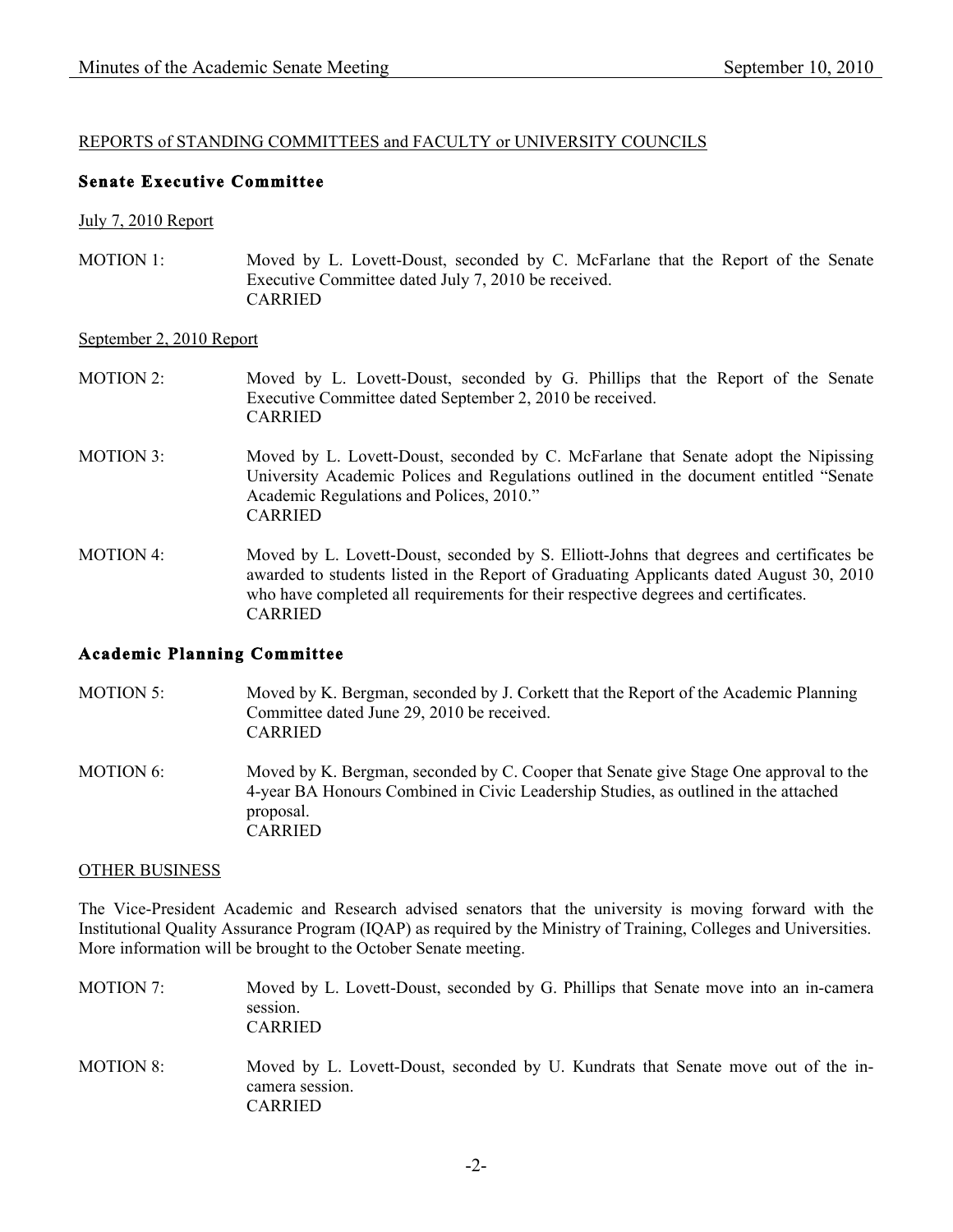The Dean of Arts and Science requested that final exams for COSC2406 – Introduction to Game Design and Development be waived. The rationale for the request is that this is a project-based course where students must submit a project and present it to class. The following motion was passed:

MOTION 9: Moved by C. Cooper, seconded by K. Bergman that Senate approve the waiving of the final exam requirements for COSC2406 - Introduction to Game Design and Development. CARRIED

# **ELECTIONS**

- Elect one SSHRC faculty representative to serve on the University Research Council.
- **Elected:** Barbi Law

# REPORTS FROM OTHER BODIES

## Council of Ontario Universities

Senator Nadeau introduced himself as the Academic Colleague and indicated he would be making a report at the October Senate meeting. He thanked Senator Elliott-Johns for agreeing to stand in as the alternate representative.

### President's Task Force on Civil Discourse

Senator Koivukoski provided senators with a brief update on the President's Task Force on Civil Discourse. He indicated he, along with the Chief Information Officer, had been approached by the President to co-chair this task force with the purpose to give advice to the President. One of the first orders of business will be to determine if there should be a policy on protests.

One of the original members elected by Senate, was Dr. John Knox. Dr. Knox submitted his resignation and an alternate individual, Dr. Richard Wenghoefer, has come forward to replace him. The President sought and received Senate's permission to have Dr. Wenghoefer serve on the task force.

Senator Toivukoski noted that the task force has divided into three small working groups to research and provide reports on: existent policies at other universities; past protests at Nipissing University; and past protests at other Canadian universities.

### ANNOUNCEMENTS

The President welcomed senators back for a new academic year. Dr. Katherine Bergman, the new Vice-President Academic and Research was introduced.

She was also pleased to report that Ms. Pauline Rochefort is the new Executive Director of External Relations and Advancement. Senators should become aware of the new structure in place in that department. The Centre for Flexible Learning is beginning to take shape and the President indicated that the search for a new director is almost complete.